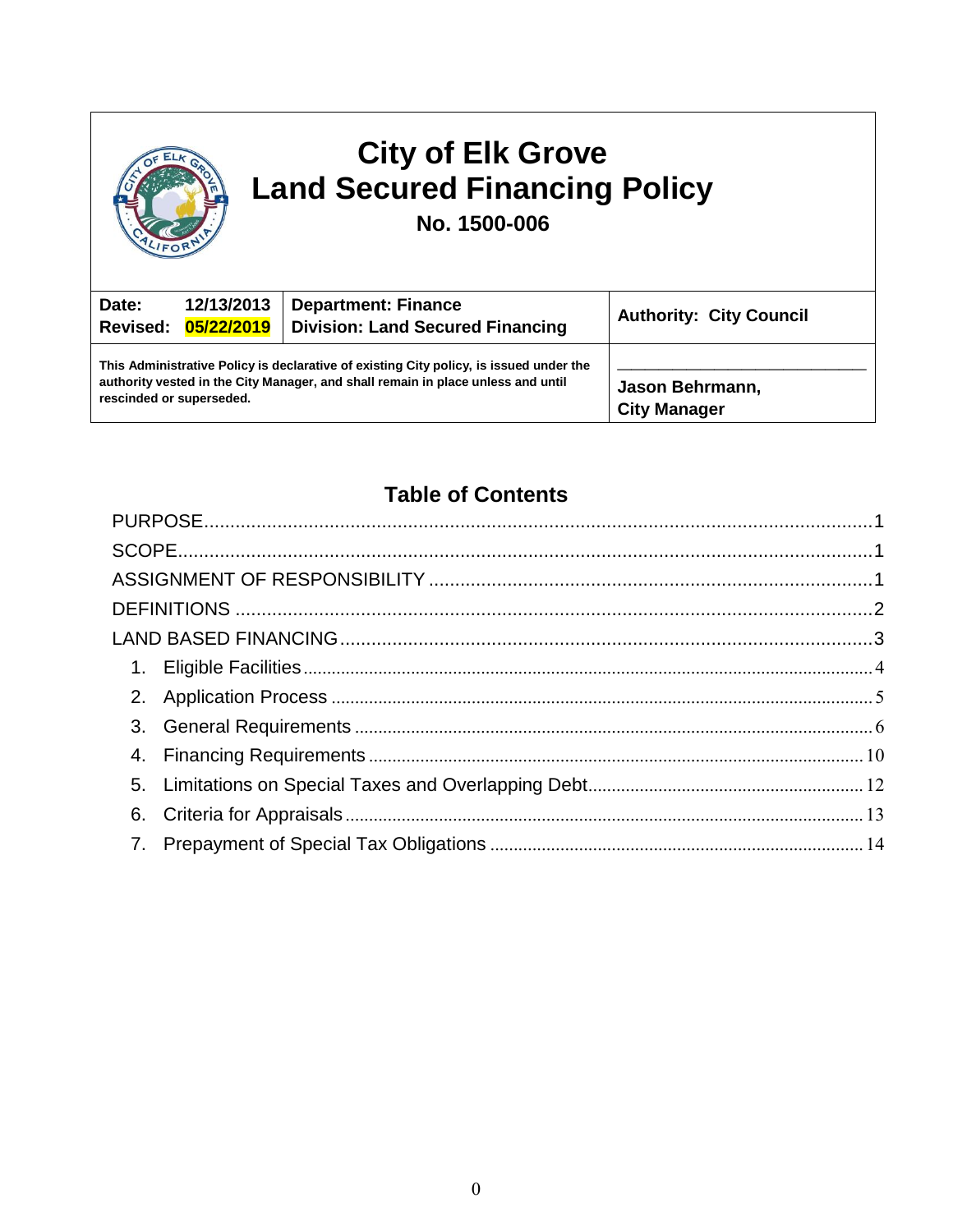# <span id="page-1-0"></span>**PURPOSE**

To set applications processes for and to establish parameters around reviewing for approval land secured financing districts including parameters for debt issuance and management, eligible facilities and services. Additionally, California Government Code Section 53312.7(a) requires the City Council to consider and adopt policies concerning Mello-Roos Community Facilities Districts, a type of land secured financing district. This policy is sufficient to meet the requirements of this section of Government Code.

# <span id="page-1-1"></span>**SCOPE**

The policies apply to all land secured financing requests received by the City, including both facility and service financing requests.

# <span id="page-1-2"></span>**ASSIGNMENT OF RESPONSIBILITY**

- A. **Assistant City Manager** Participate in application review process for Land Secured Financing Districts.
- B. **City Attorney** Review all financing district formation and debt applications for consistency with all applicable federal, state and local law.
- C. **City Council** Review and approve all Land Secured Financing District applications, on a case by case basis, based upon Finance Director and City Manager's recommendations. Approve all land secured debt.
- D. **City Manager** Oversee application review process for Land Secured Financing Districts and make recommendations to the City Council.
- E. **Finance Director** Annually review this policy for consistency with the City's infrastructure and service financing needs and annually review outstanding land secured debt obligations for refinancing potential. Manage the debt issuance process, as required, including the selection of the Financing and Formation Team. Oversee application review process for Land Secured Financing Districts and make recommendations to City Council along with the City Manager.
- F. **Financing District Administrator** The City's Finance Analyst assigned as the lead in accepting and administering the application review process for Land Secured Financing Districts and make recommendations to the Finance Director on necessary consultants for the Financing or Formation Teams as necessary.
- G. **Public Works Director** Participate in application review process for Land Secured Financing Districts by providing cost estimates and verifying that requested infrastructure and services are true requirements of development.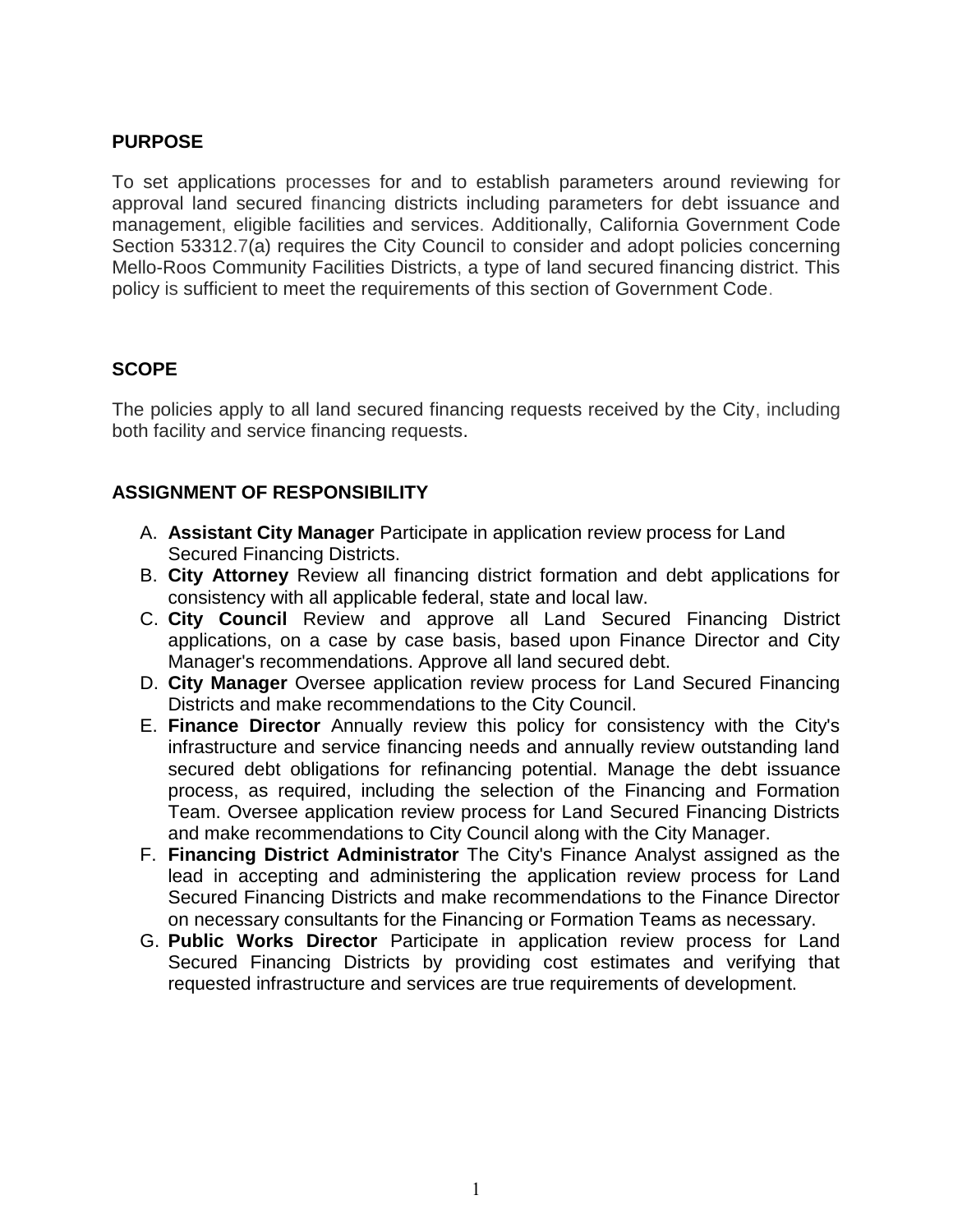# <span id="page-2-0"></span>**DEFINITIONS**

- A. **ADs:** Assessment Districts formed for the purpose of financing infrastructure or funding ongoing services. ADs are usually formed under the authority of the Improvement Act of 1911 (Streets & Highways Code Section 5000 et. seq.), the Municipal Improvement Act of 1913 for Special Assessment Districts (Streets and Highway Code Section 10000 et. seq.), the Benefit Assessment Act of 1982 (Government Code Section 54710 et. seq.) or under other specific laws authorizing formation of a district.
- B. **Appraisal:** A written statement independently and impartially prepared by a qualified licensed appraiser setting forth an opinion of fair market value of an adequately described property as of a specific date, supported by the presentation and analysis of relevant market information.
- C. **Applicant:** Any party desiring the City to consider formation of a Land Secured Financing District who has demonstrated the support from landowners of the subject property(s), has submitted the appropriate application form and paid application deposits.
- D. **CFDs:** Community Facilities Districts formed for the purpose of financing facilities or funding ongoing services. CFDs, also called Mello Roos districts, are formed under the provisions of the Mello Roos Community Facilities Districts Act of 1982 (Commencing with Section 53311 of the Government Code).
- E. **Conduit Financing:** A financing arrangement in which a public agency other than the City issues land-secured bonds or notes to finance Public Facilities and/or Impact Fees. The City is not responsible for forming the applicable CFD or AD or paying debt service on the bonds or notes. Examples of Conduit Financing programs for land-secured debt are (i) the California Statewide Communities Development Authority's (CSCDA) Statewide Community Infrastructure Program (SCIP) and (ii) the California Municipal Finance Authority's (CMFA) Bond Opportunities for Land Development (BOLD) Program.
- F. **Credit Enhancement:** The use of insurance or bank credit to mitigate the risk to investors that a financing instrument will not perform in order to lower the interest cost.
- G. **Deposit Replenishment Policy:** The City of Elk Grove Planning and Public Works Deposit Replenishment Policy, adopted by the City Council by Resolution 2209-153 on July 22, 2009, or such policy as it exists or is amended in the future.
- H. **Financing Team:** The team of professionals required for the City to execute a successful security transaction, at a minimum including the financial advisor, bond counsel, disclosure counsel and underwriter, as well as the City Manager, Assistant City Manager, Director of Public Works, Finance Director and City Attorney.
- I. **Formation Team:** The team of professionals required for the City to execute a successful CFD or AD formation, at a minimum including the financial advisor, district counsel, special tax consultant, and appraiser.
- J. **Impact Fees:** A monetary exaction other than a tax or special assessment, whether established for a broad class of projects by legislation of general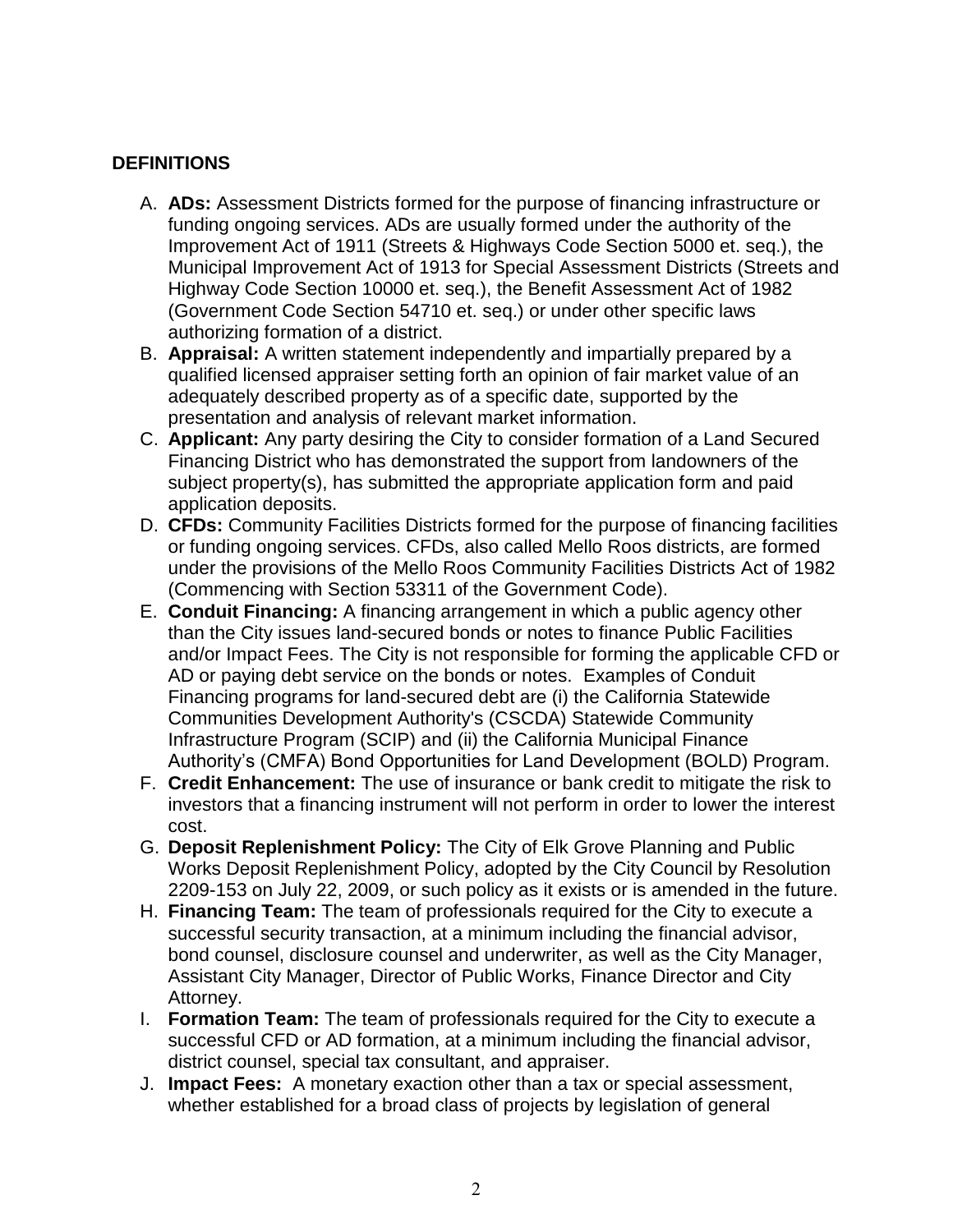applicability or imposed on a specific project on an ad hoc basis, that is charged by a local agency to the applicant in connection with approval of a development project for the purpose of defraying all or a portion of the cost of Public Facilities related to the development project.

- K. **In-Tract Infrastructure:** Any physical improvements that facilitate local service within a discrete subdivision or development which improvements are commonly delivered by developers to serve local, individual (as opposed to multiple) land parcels within a subdivision or development. In-tract infrastructure creates the link between backbone infrastructure and the ability to develop each individual parcel. In-tract infrastructure includes, but is not limited to the following: Collector and local roads and alleys; water distribution mains; sewer collection mains; local stormwater collection systems; sidewalks, street lighting, landscaping, irrigation, clearing, grubbing, lot grading, and joint trench services (such as electric, gas, and cable services) within a discrete subdivision or development. The City Manager shall retain discretion under this policy to determine if any particular improvement is considered in-tract infrastructure.
- L. **Public Facility:** Any facility for which the City, or a public agency as determined appropriate by the City, will be the owner or will have normal operating and maintenance responsibility.
- M. **Prepayment Amount:** The amount required to prepay the special tax obligation for infrastructure debt of a parcel located within a CFD or AD.
- N. **Pay Go:** The amount of the collected annual Special Tax not needed to fund debt service and administrative costs and available for funding other eligible facilities.

# <span id="page-3-0"></span>**LAND BASED FINANCING**

The City will consider developer or property owner initiated applications requesting the formation of CFDs or ADs and the issuance of bonds to finance eligible Impact Fees, Public Facilities and maintenance services necessary to serve newly developing commercial, industrial and/or residential projects. In addition, existing neighborhoods may apply to the City for the use of special assessment or tax financing to fund local or neighborhood serving facilities.

In either case, the City shall make the determination as to whether a proposed district will proceed under the provisions of the Assessment Acts or the Mello-Roos Community Facilities Act. The City may confer with other consultants and the applicant to learn of any unique district requirements such as regional serving facilities or long-term development phasing, prior to making any final determination.

All City and City consultant costs incurred in the evaluation of new development, district applications and the establishment of districts will be paid by the applicant(s) by advance deposits consistent with the Deposit Replenishment Policy in those instances where a party or parties other than the City have initiated a proposed district. Expenses not legally reimbursable by the district will be borne by the applicant.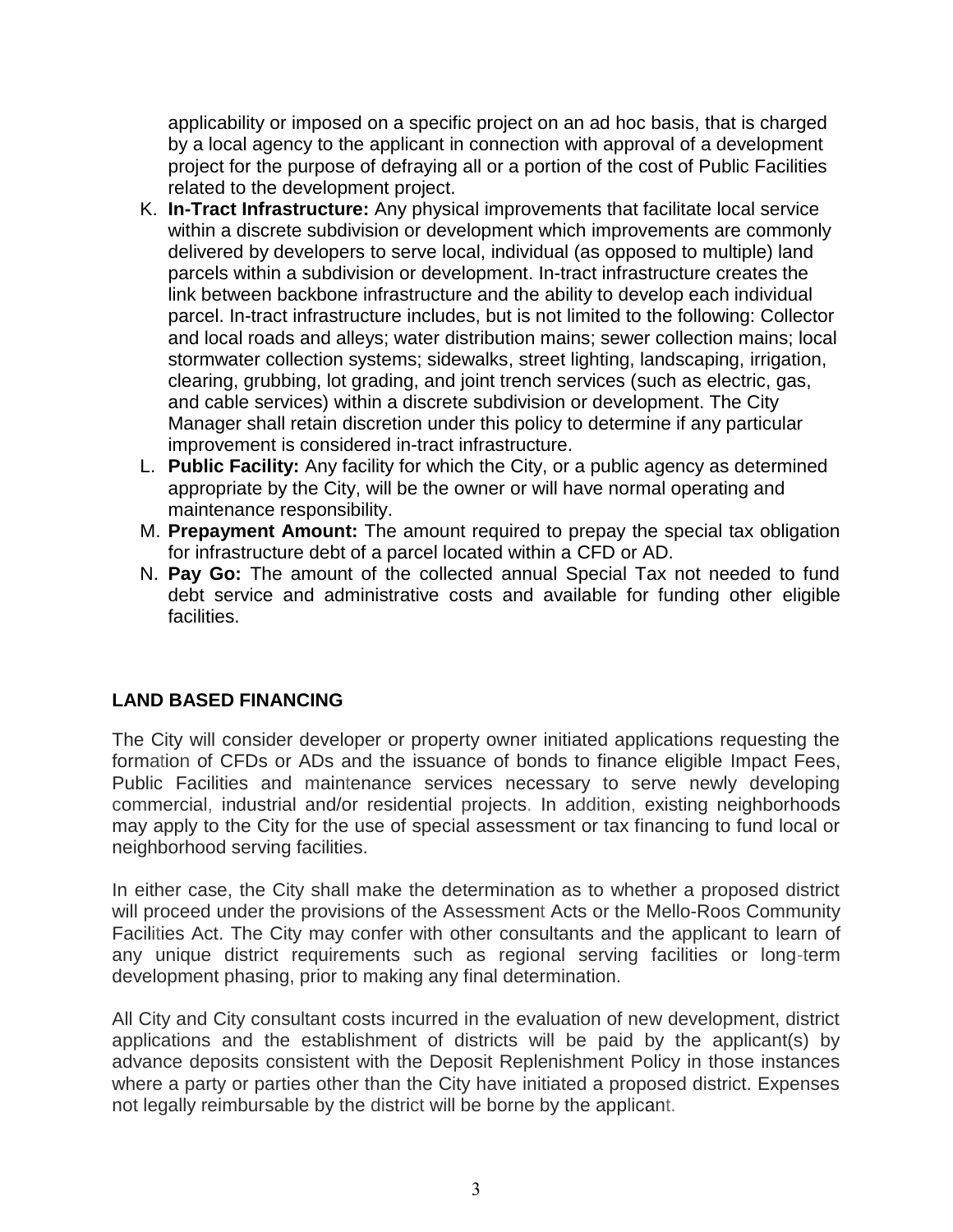The City will consider Conduit Financing through: (i) the California Statewide Communities Development Authority's (CSCDA) Statewide Community Infrastructure Program (SCIP); (ii) the California Municipal Finance Authority's (CMFA) Bond Opportunities for Land Development (BOLD) Program; and/or (iii) similar programs, should they arise in the future. For many projects, particularly smaller scale projects, a Conduit Financing program will be considered by the City, at the sole discretion of the City, and if such program is deemed acceptable, the applicant will be required to coordinate with the relevant agency and its designated representatives to execute district formation and financing. The first funding priority for Conduit Financing will be for applicant-project-required infrastructure/facilities to be dedicated to the City and payment/reimbursement of Impact Fees paid to the City. Secondarily, any remaining proceeds not allocated or reserved for the first funding priority may fund Public Facilities to be dedicated to public agencies other than the City and/or the payment/reimbursement of Impact Fees paid to such other public agencies. The Finance Director shall be responsible for applying the provisions of this Policy to any Conduit Financing, in his or her discretion.

The City may incur expenses for analyzing proposed ADs or CFDs where the City is the principal proponent of the formation or financing of the district. The City will seek full reimbursement for eligible costs, including consultant fees and staff time from future district debt proceeds and/or district revenues as permitted by the applicable district law.

All City CFD or AD debt financing will be issued through the City of Elk Grove Financing Authority, if not issued through a Conduit Financing program. All annual special tax levies that are above and beyond the annual debt service and administrative cost requirements shall be available in an amount determined by the City's Finance Director as Pay Go to the City for funding eligible Public Facilities at its sole discretion, except that the City may agree that all or a portion of the Pay Go levied and collected during the first two fiscal years in which the special tax is levied in a CFD be released to the developer or property owner on or after September 2 of the first two years to reimburse the cost of CFD authorized Public Facilities or Impact Fees not financed with bond proceeds. In addition, any savings realized by refunding CFD or AD debt shall be available in an amount determined by the City's Finance Director for the City to fund eligible Public Facilities and/or the reduction of the tax levy for taxpayers.

### <span id="page-4-0"></span>**1. Eligible Facilities**

Whether for maintenance services or construction, the facilities maintained and/or to be financed must be Public Facilities. The City's Finance Director has the final determination as to any facility's eligibility for financing, as well as the prioritization of Public Facilities to be included within a district financing. The types of facilities eligible to be financed are:

a. Streets and Roads (thoroughfares, arterials, major streets, highway and freeway improvements and major collector streets), trails; and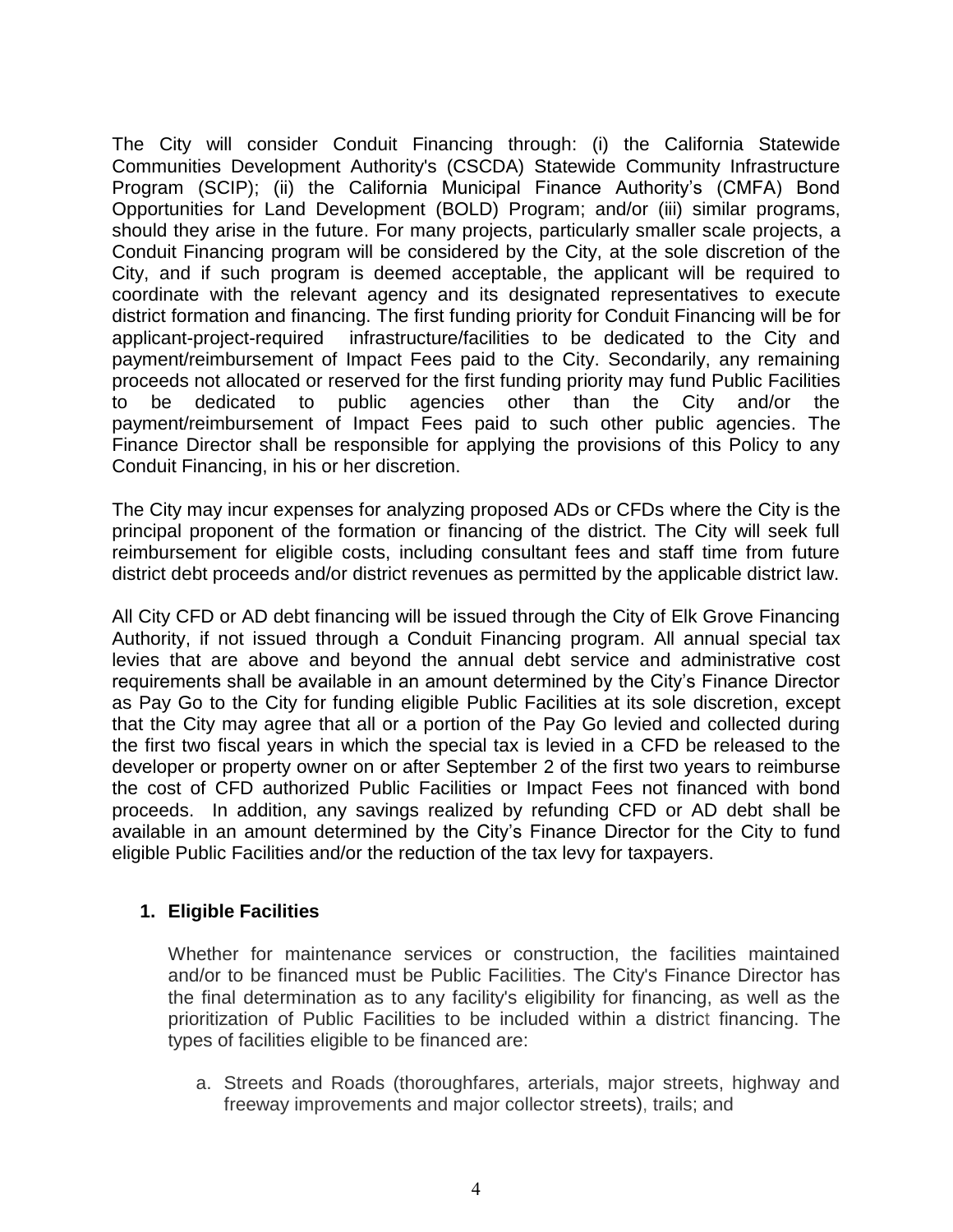- b. Utilities and Drainage Facilities, including but not limited to, sewer and water; and
- c. Other City owned Public Facilities, including but not limited to Civic Center, recreation, museums, event/performing arts center, meeting/convention space, public safety or transportation facilities; and
- d. Other Public Facilities including those to be owned and operated by other public agenciesas permitted by law.

Facilities of broader benefit, that is, those facilities with benefit outside the boundaries of the financing district, will be considered on a case by case basis. Such facilities will only be deemed eligible after careful consideration of developer and public input, long term tax implications and may necessitate multiple funding sources.

In-tract infrastructure will not be considered as an eligible facility.

# <span id="page-5-0"></span>**2. Application Process**

Early communication with the City is encouraged to assist applicants in evaluating the feasibility of available financing programs and to discuss program procedures. The following details the City's minimum district formation application review and approval process:

### **A. Pre application Conference**

The potential Applicant meets at a minimum with the City Manager, Assistant City Manager, Director of Public Works, Finance Director, Financing District Administrator and other officials, as the City Manager deems appropriate, to initially discuss the proposed project and application procedures.

#### **B. Application Submission**

If following the pre application conference the applicant wishes to continue, the applicant shall submit an application including all appropriate deposit and review forms. Application forms are attached as Exhibit A to this policy.

In order for City Staff to further process the application, it must include the initial processing deposit in the amount of \$300,000. This deposit is anticipated to be a cost recovery fee and will be used to pay all consultant costs and reimburse the City for all City Staff time spent directly on preapplication meetings, District formation and application review costs. This deposit is subject to the Deposit Replenishment Policy. To the extent permissible by law, the Developer may receive a reimbursement of these costs, up to the full amount of this initial deposit plus any subsequent deposits made under the Deposit Replenishment Policy from district debt proceeds.

#### **C. Project Review**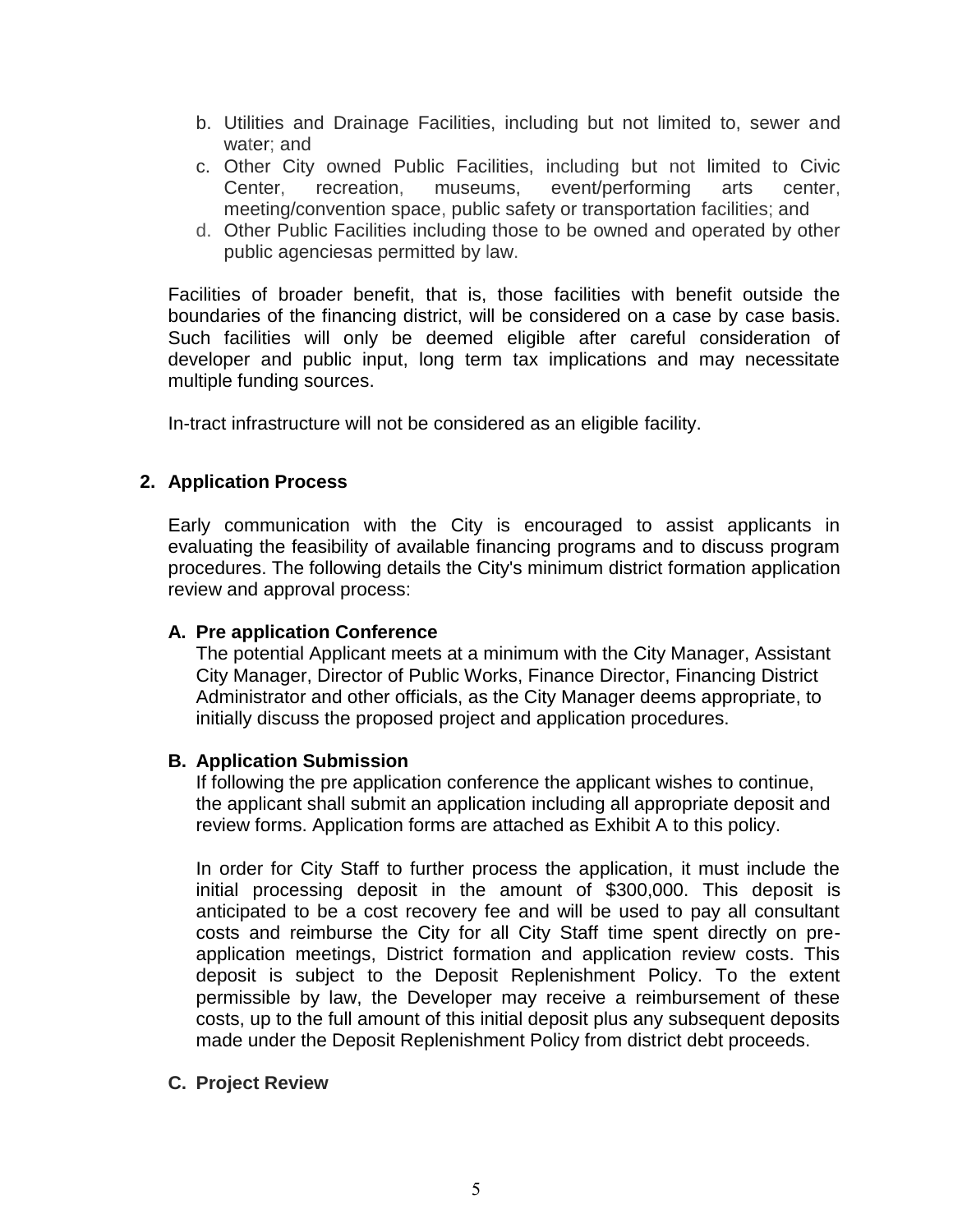City Staff will meet to discuss the application, including any issues raised and further information that might be required. If necessary, the applicant will submit a revised application. Once the application is received by the Finance Director and City Manager, it will be reviewed by the City Financing Team based on the needs of the project.

## **D. Application Processing**

Upon determination that the application package is deemed complete, by the Financing Team, pursuant to subsection C above, City Staff prepares a report to the City Manager and Finance Director, or their designee, who will then forward the application for district formation and project financing, along with the recommendations of the Finance Director to the City Council for further action. If it is determined by Staff or the City Council, that the project does not meet the community's needs, the application deposit less any City expenses and Staff time incurred in processing the application, will be refunded to the applicant.

# **E. City Council Consideration**

The City Council has discretion to grant or deny the application. If approval of the application is granted, the City Council directs the Finance Director, to seek additional consultants, and negotiate contracts consistent with the City's Municipal Code, who may include, but not be limited to: an appraiser, financial advisor, underwriter, bond counsel, special tax consultant and assessment engineer. The decision of the City Council is final, but does not bind the Council to subsequent approvals necessary to district formation. If the applicant wishes to revise and resubmit a subsequent or amended application, it will be reviewed in the same manner as prescribed in this section. If the City Council denies the application for any reason, the application deposit less any City expenses, Staff time, and Financing and Formation Team costs incurred in processing the application, will be refunded to the applicant.

### **F. Implementation**

Applicant, City Staff and City's consultants meet to determine preliminary project schedule and begin work necessary to complete district formation and financing.

### **G. Initiation**

City Staff submits formation documents, contracts, reimbursement agreements, bond documents and other pertinent items for consideration to the City Council, as required.

### <span id="page-6-0"></span>**3. General Requirements**

### **A. Disclosure to Purchasers**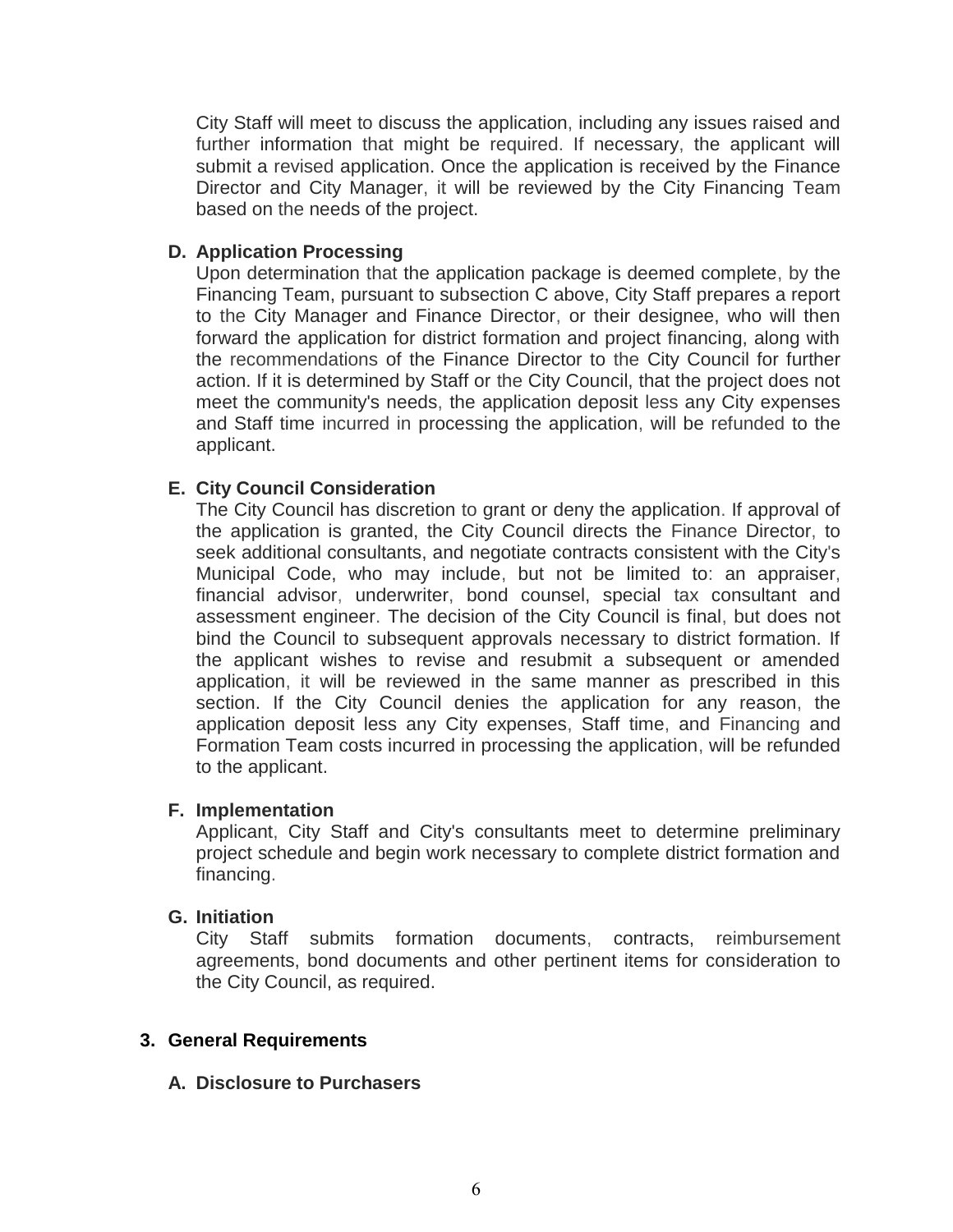The applicant or property owner will be required to disclose the specific special taxes of the district that they have been involved in and any other special tax, assessment or liens on individual parcels to existing and future property owners. In addition to all requirements of law, the City shall require the applicant to disclose such information to the purchasers of property within the district, the terms and conditions of bonds issued on behalf of the district, the maximum special taxes or assessments within the district, and the final tax year the taxes or assessments can be levied. Such disclosure requirement shall include notifications to potential property purchasers, as well as methods to notify subsequent property purchasers. Control measures ensuring adequate disclosure to purchasers will be reviewed and considered as part of the application process.

### **B. District Cost Deposits and Reimbursements**

A deposit of \$300,000 (or lesser amount determined appropriate by the City Director of Finance for Conduit Financing programs) will be required for the City to begin processing applications. The Deposit will be used by the City to pay costs and expenses incurred by the City for the proceedings, including, but not limited to, legal, engineering, Appraisal, special tax consultant and financial advisory expenses, administrative costs (including City Staff time) and expenses, required notifications, printing and publication of legal matters. The City may refund any unexpended portion of the deposits upon the following conditions:

- i. The district is not formed;
- ii. The proceedings for formation of the district or issuance of bonds is disapproved by the City Council; or
- iii. The proceedings for formation of the district or issuance of bonds are abandoned in writing by the applicant. This may occur at any point in the process prior to City Council approval of district formation.
- iv. If the district is formed, excess deposits will be applied to the financing costs of the first series debt issuance.

Pursuant to the adoption of a reimbursement resolution for the AD or CFD, the applicant may be entitled to reimbursement from bond proceeds for all reasonable costs and expenses incident to the proceedings and construction of the Public Facilities as provided under the Mello-Roos Act or the relevant Assessment Act. All such costs and expenses will be verified by the City as a condition of reimbursement.

The applicant or property owner will not be entitled to reimbursement from Bond proceeds for any of the expenses specified as follows:

a. The applicant's own in-house administrative, legal and overhead expenses incurred by the applicant; and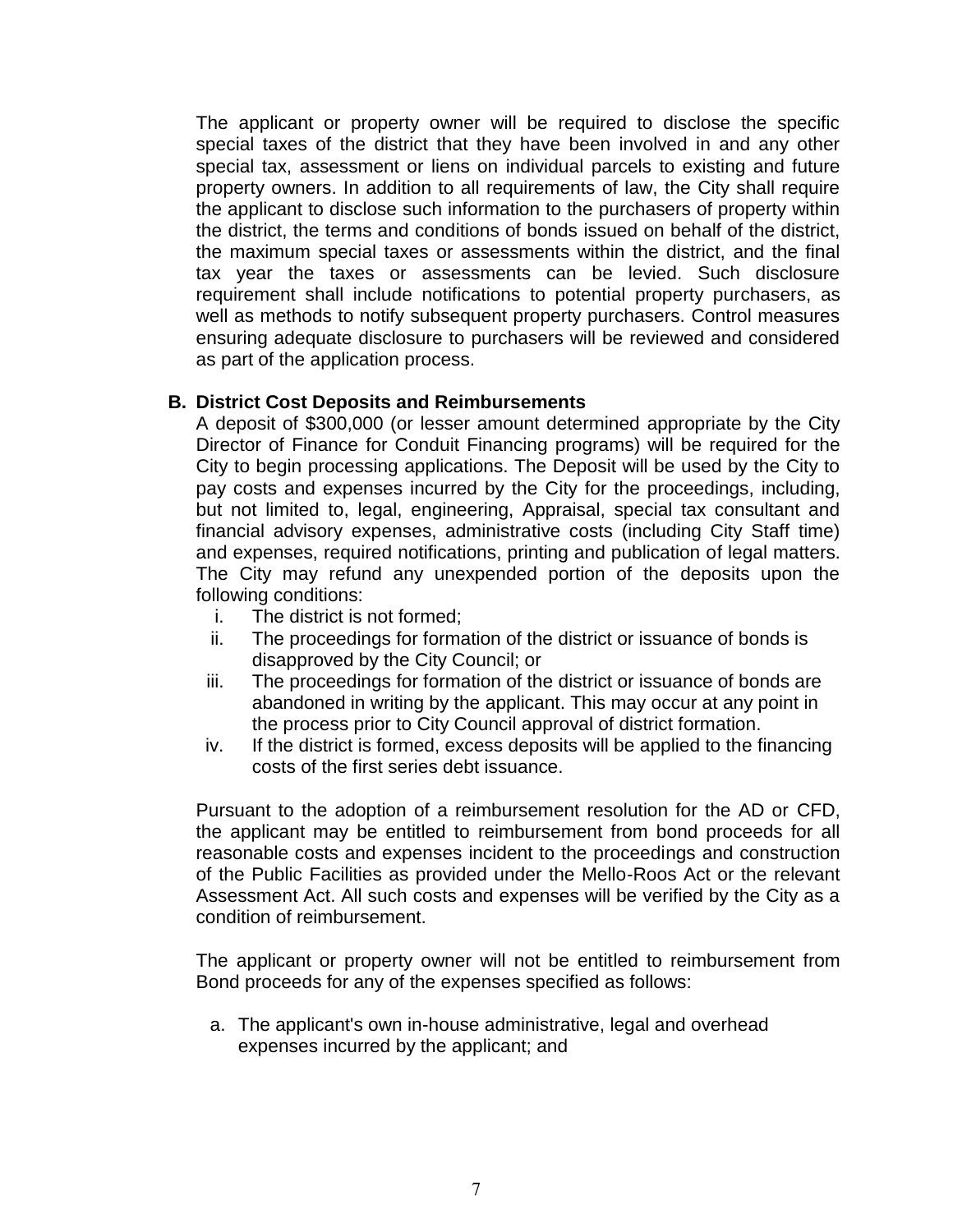- b. Interest expense incurred by the applicant on moneys advanced or expended during the proceedings and construction of Public Facilities; and
- c. Any other costs and expenses incurred by the applicant, which are not otherwise authorized for reimbursement under the applicable formation law.

Neither the City nor the district will be required to reimburse the applicant or property owner from any funds other than the proceeds of Bonds issued by the district.

The City will only reimburse through a Financing District the net amount of eligible and approved costs less reimbursement through other public financing sources, including but not limited to the City's own development Impact Fee programs and other local agency Impact Fee programs, and state or federal grants

#### **C. Use of Consultants**

The City will select all consultants necessary for the formation of the district and the issuance of bonds in compliance with the City's purchasing ordinance as set forth in the City's Municipal Code. City Staff may confer with the applicant, but consent of the applicant is not required in the determination by the City of the Formation and Financing Teams. The need for district consultants and the scope of their services will be determined by City Staff on a case-by-case basis with consideration given to market conditions and the nature of the district and financing(s).

#### **D. Property Owner Support**

In the instance of multiple property owners, the applicant will be required to produce letters evidencing support by the other property owners for the scope and establishment of the district as an attachment to the district application. Such letters shall be produced at the time of application. Formation of the district will require proof of overwhelming support of the other property owners to be included in the proposed district, unless there is an overriding need for the Public Facilities as determined by the City Council, or the applicant is willing to separately fund the Public Facilities on behalf of the Non-Participating Owner(s).

In accordance with Government Code section 53322.4, 53753 or Streets and Highway Code Section 5000, et seq. depending upon the district type, a notice of public hearing regarding the formation of a community facilities district may be mailed to all registered voters and landowners within the district. Pursuant to Government Code section 53323, all interested persons or taxpayers must be afforded an opportunity to protest against the establishment of the proposed district. Interested persons, as defined under this policy, shall include both persons and entities that own land and persons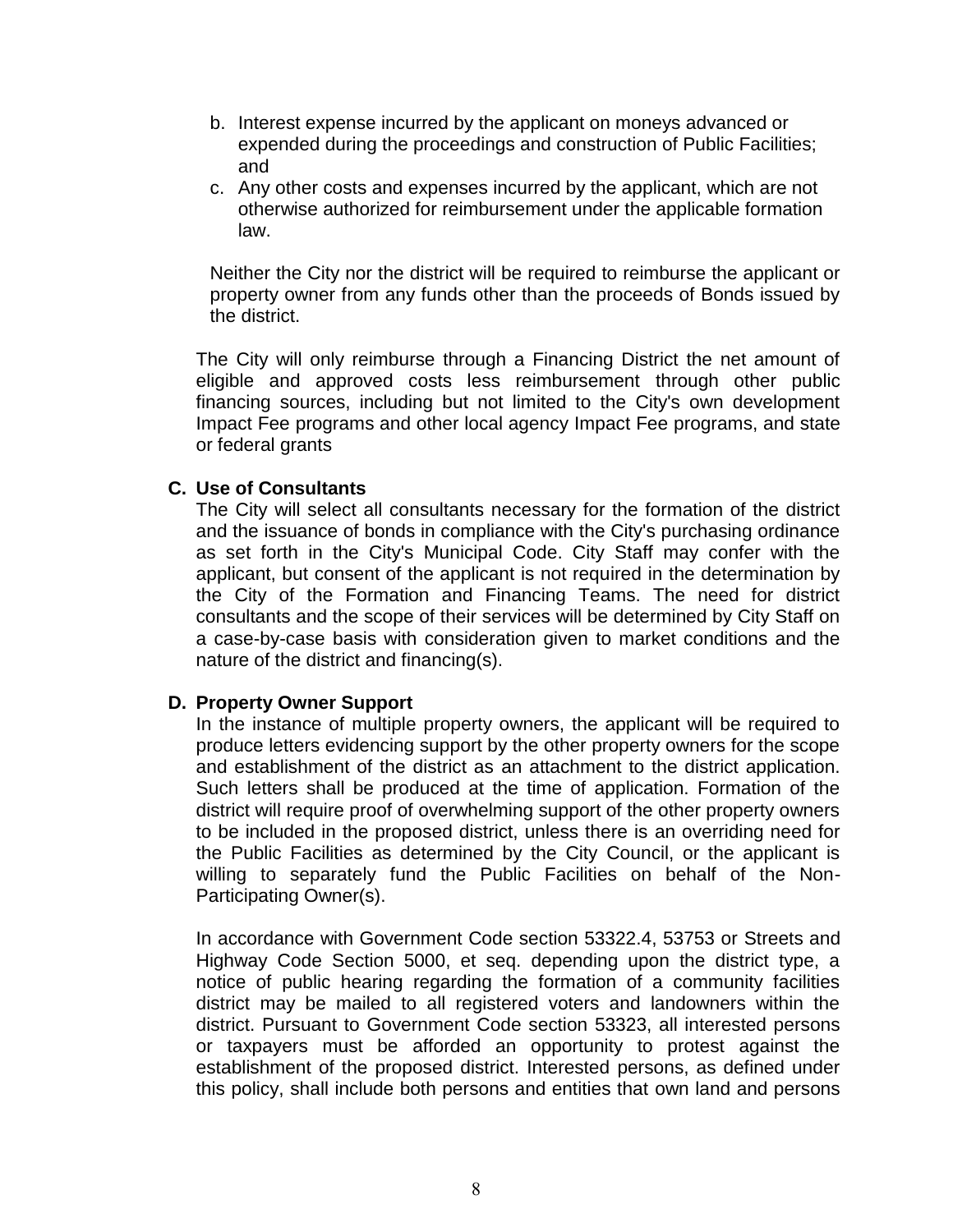who have entered contracts for the reservation or purchase of homes to be constructed on lots in a community facilities district.

#### **E. Land Use Approvals**

The City will accept applications for the formation of ADs and/or CFDs only when properties to be included within a proposed district have City site plan and other applicable zoning approval.

## **F. Acquisition Agreement Provisions**

The City generally will provide for acquisition district agreements, whereby bonds are issued after the public improvement has been constructed. The City will have final determination and sole discretion as to whether and to what extent it will allow the financing of public facilities through acquisition agreements, as well as the timing of execution of acquisition agreements.

The City will only acquire facilities through acquisition district agreements that have not previously been accepted by the City and will not reimburse amounts reimbursed through another source, i.e. Impact Fees. The City will only reimburse through acquisition agreements the net amount of eligible and app oved costs less reimbursement through other public financing sources, including but not limited to the City's own development Impact Fee programs and other local agency Impact Fee programs, and state or federal grants.

### **G. Market Absorption Study**

A market absorption study of the proposed district development project shall be required for land secured financing on undeveloped property. A Market Absorption Study may be required for any Conduit Financing program. The absorption study will be used as a basis for verification that sufficient revenues can be produced and to determine if the financing of the Public Facilities is appropriate as determined by the Finance Director given the timing of the development. Additionally, the projected absorption rates will be provided to the appraiser for use in the Appraisal and to verify special tax projections.

### **H. Participant Cost Sharing**

The City will not negotiate or administer any private cost sharing agreement for costs incurred relating to the creation of CFDs or ADs. It is in the interest of developers to create a cost sharing agreement prior to obtaining City approval of the CFD or AD. Prior to District approval, the City, at the discretion of the Finance Director, City Attorney and City Manager will evaluate any requests for assistance in developing or administering a public fee cost sharing program on a case by case basis upon request from project participants.

### **I. Community Amenities, Schools and Non-profits**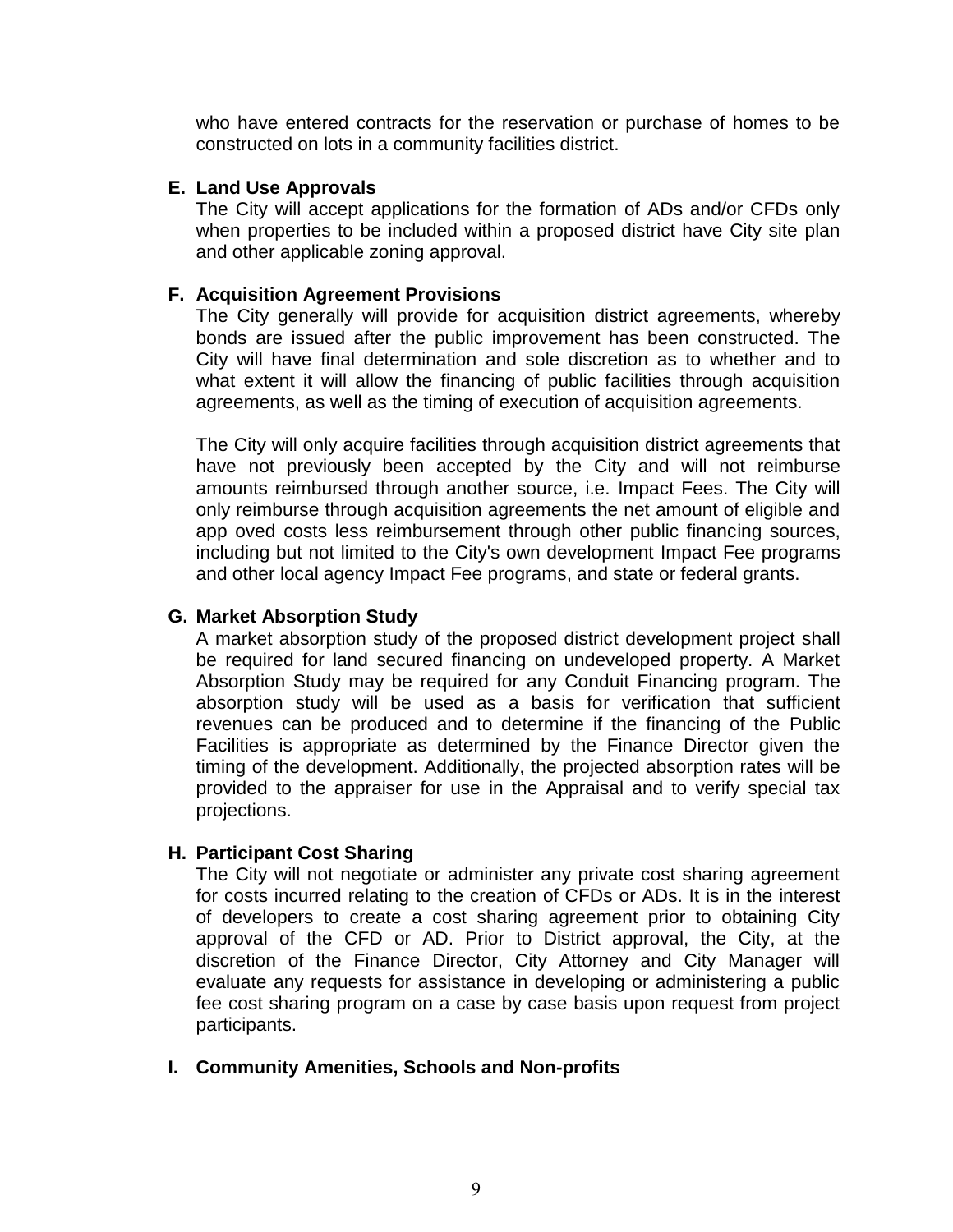It is the intent of the City to promote a well-balanced community and as such it encourages developers to provide for that balance in proposed projects. The appropriate balance will be determined by current land use designations and City Council goals. In consideration of a proposed CFD or AD, the City will evaluate designs respective to proposed acreage for churches, schools, and non-profit organizations, regardless of whether or not that group chooses to participate in the land based financing. The City may elect to exempt, reduce or create an exclusion from the Special Tax obligation for these development categories as is desired by the City Council in an effort to achieve City Council goals of a well-balanced community.

### <span id="page-10-0"></span>**4. Financing Requirements**

### **A. Security**

For new development, the applicant or property owner must demonstrate its financial plan and ability to pay all assessments and/or special taxes before full build-out has taken place. The City shall require additional security such as Credit Enhancement. Letters of credit or other security shall be required to secure debt service until such time that responsibility for special taxes or assessment installments are less than 10% for any single tax payer in the district.

The Security (if required) must be issued by an institution in a form and upon terms and conditions satisfactory to the Finance Director. All fees payable on the letter of credit or other security will be the sole responsibility of the applicant or developer, not the City or the district.

Prior to the City Council's approval of district formation , any property owner that will be responsible for more than 10 percent of the aggregate special taxes or assessment installments within the district must, at City Staff's request, provide detailed information regarding the following:

- 1. Legal structure of the individual or title-holding entity, and the legal structure of the owners or partners thereof;
- 2. Detailed, audited financial statements of the individual or property owning entity and, if the owning entity is a subsidiary or affiliate of another entity, detailed audited financial statements of such parent or affiliate. Three years' statements are required;
- 3. A list of bank, credit or investment references which the City may contact, including letter of credit or other means of credit enhancement to secure debt service;
- 4. A list of other cities or agencies in which the developer or its parent or affiliate company have participated or is proposing to participate in financing district formation and bond sales; and
- 5. A comprehensive property development financial pro forma detailing development costs and funding sources, whether from equity, bank,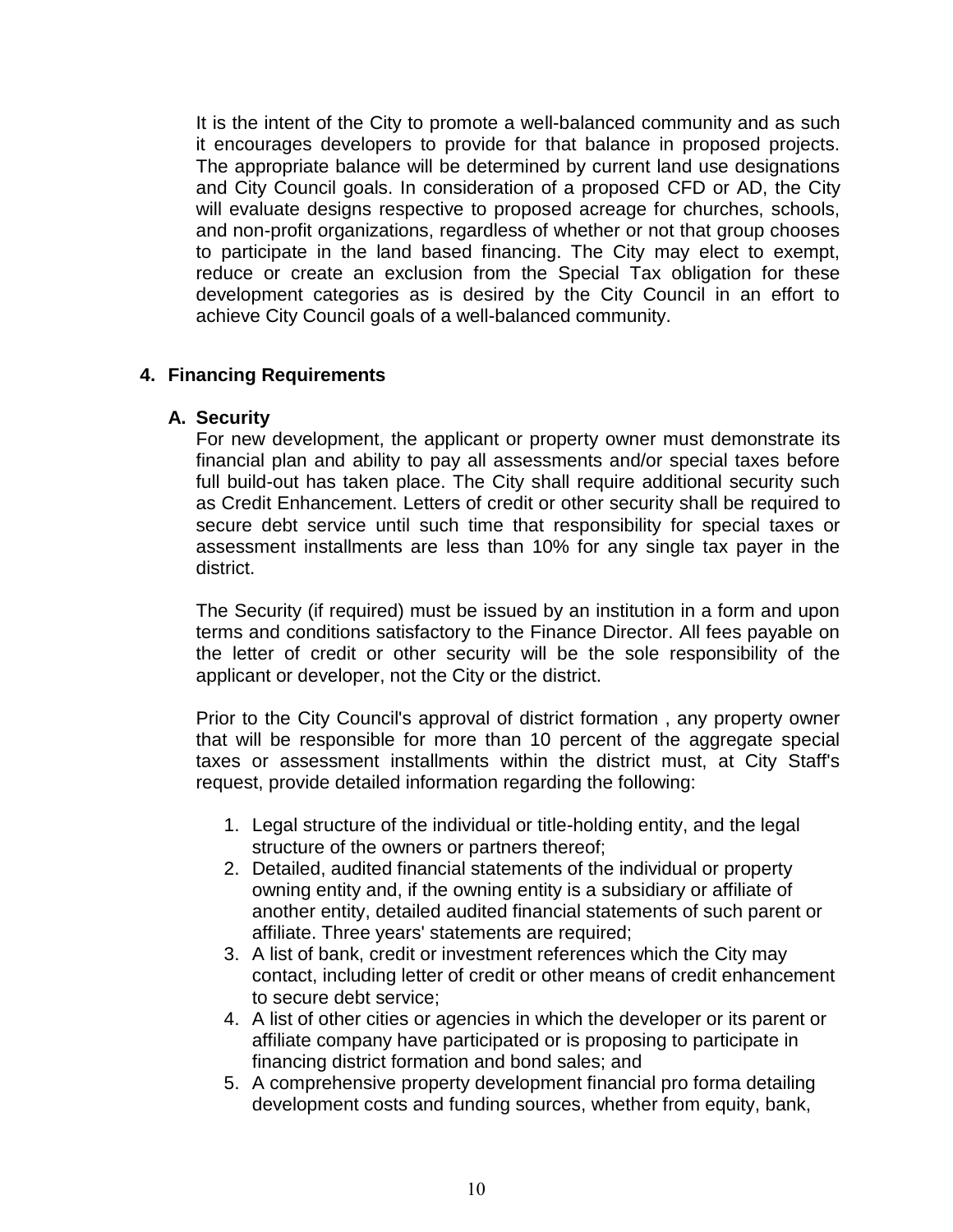investor or bond proceed sources. The pro forma must clearly identify timing and amount of private funds required to develop the project and pay the installments or taxes pending project completion and sale. The developer will be expected to demonstrate the level of certainty of obtaining such private funds and the sources thereof.

6. Tax delinquency, default or bankruptcy history for the last 10 years, or for as long as the property-owning entity has been established if less than 10 years.

The City will use the above information in assessing whether or not to proceed with the formation of the district.

# **B. Terms and Conditions of the Bonds**

The City will establish all terms and conditions of the bonds. The City will control, manage and invest all district bond proceeds. Unless otherwise authorized by the City, the following shall generally serve as bond requirements:

- i. A reserve fund equal to the lesser of (i) 10% of the proceeds of the sale of the Bonds, (ii) maximum annual debt service on the bonds, or (iii) 125% of average annual debt service will be established.
- ii. A Surety Bond may be considered in lieu of cash funded reserve fund based on the following criteria:
	- ➢ Cost of Surety versus interest rates on cash funded reserve fund.
	- ➢ IRS Arbitrage regulation considerations.
	- $\triangleright$  Financing requirements of the project.
- iii. Selection of a surety provider will be dictated by the requirements of the bond insurer. In the absence of a bond insurer, the surety provider must possess a minimum long-term debt rating (or claims paying ability) of double A **(AA),** or its equivalent, by Moody's, Standard and Poor's and Fitch.
- iv. The special taxes or annual assessments shall be levied for the first fiscal year following the sale of the Bonds for which they may be levied. Interest shall not be funded (capitalized) beyond the earliest interest payment date for which sufficient special tax revenues or annual assessment installments will be available for payment of interest.
- v. The repayment of principal shall begin on the earliest date for which sufficient special tax revenues or annual assessment will be made available.
- vi. For Mello Roos CFD's, the maximum special tax will be established to ensure that the annual revenue produced by the levy of the maximum special tax shall be equal to at least 110% of average annual debt service on the bonds plus District administration costs. For AD's, the maximum special tax or assessment will be equal to 100% of the direct benefit as it relates to each individual parcel.
- vii. In instances where multiple series of bonds are to be issued, the City will make a final determination as to which Public Facilities are of the highest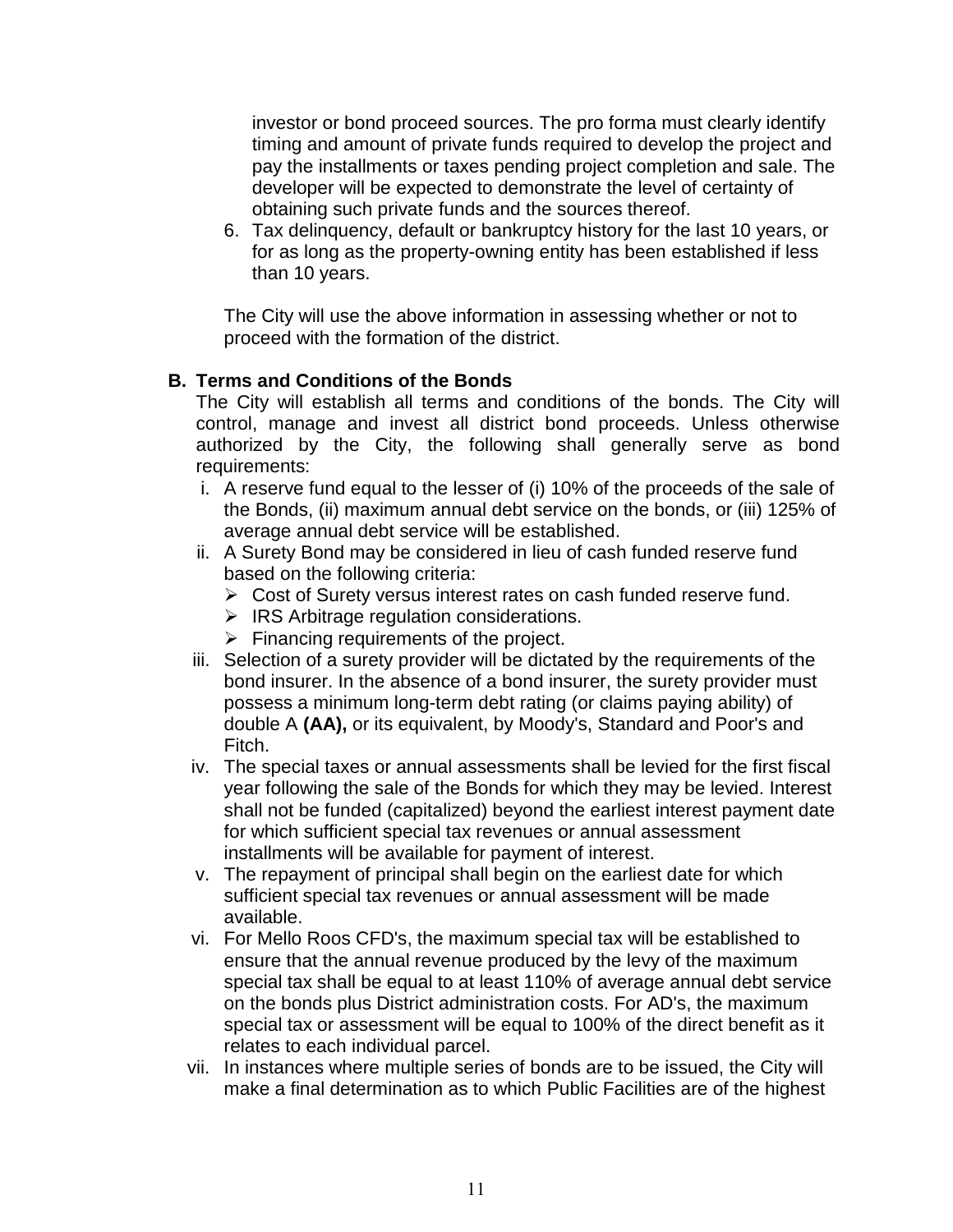priority and those Public Facilities will be financed first and will be subject to the earliest or most senior lien.

viii. The City may require that each new district bond financing refund any prior district liens, if they exist, on properties included in the district in order to avoid subordinated liens. Instances where prior liens may not require refunding are: (1) where refunding prior liens will result in higher interest cost, (2) where there can be assurance that prior liens pose no marketing problems for the new district bonds, or (3) where refunding prior liens may present future administrative difficulties to the City or other affected public entities.

### **C. Value-to-Lien Ratio**

The district property value-to-lien ratio should meet current market standards, as determined by the Finance Director and the City's Financial Advisor. In no circumstances shall the value-to-lien be less than 3.0 to 1 after including in an Appraisal the value of the financed Public Facilities to be installed and including as part of the lien any property taxes and prior or pending special taxes or improvement liens. Individual properties within the boundaries of the proposed district may also be required to meet a minimum value-to-lien test on a weighted average basis.

The value-to-lien ratio will be determined based upon an independent Appraisal of the proposed district. The Appraisal will be coordinated by and under the direction of the City. All costs associated with the preparation of the Appraisal report will be paid by the applicant through the advance deposit mechanism. The Appraisal will be conducted in accordance with criteria established by the City and in compliance with this policy

### <span id="page-12-0"></span>**5. Limitations on Special Taxes and Overlapping Debt**

It is the City's intent that the maximum amount of special taxes to be levied on any parcel of property within a community facilities district, in any given fiscal year to pay debt service on bonds, together with the general property taxes and other special taxes and assessments levied on such parcel, shall not exceed an amount equal to two percent (2%) based on the weighted average of the estimated full cash value of the parcel at the anticipated time of sale. For residential properties additional limitations will include consistency with the market absorption study for all homes with an estimated value less than the most recently published median home price for Elk Grove. For homes with an estimated value in excess of the most recently published median home price in Elk Grove, the two percent (2%) should be applied on the estimated full cash value and not the weighted average calculation. Special tax allocation formulas or methodologies with respect to the levy of special taxes to pay for Public Facilities will specify maximum amounts of special tax for all categories of taxable property. The dollar amount will be established no later than the date on which the parcel is first subject to the levy of special taxes.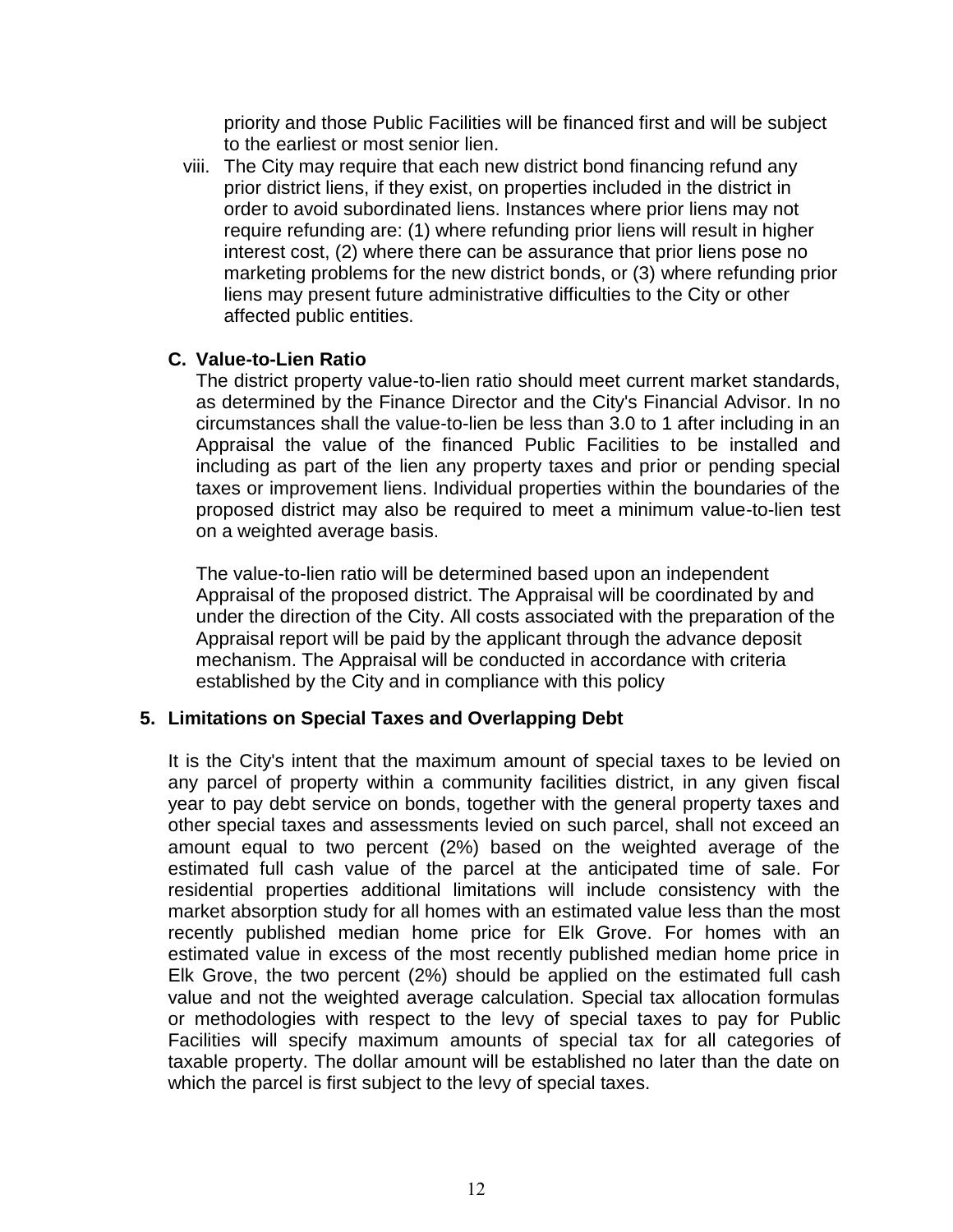# <span id="page-13-0"></span>**6. Criteria for Appraisals**

# **A. Standards of Appraisal**

The format and level of documentation for an appraisal depend on the complexity of the appraisal problem. A detailed appraisal will be prepared for complex appraisal problems. A detailed appraisal will reflect nationally recognized appraisal standards, including, to the extent appropriate, the Uniform Appraisal Standards for Land Acquisition and the CDIAC Appraisal Guidelines (published in 1994, as revised July 2004). An appraisal must contain sufficient documentation, including valuation data and the appraiser's analysis of the data, to support his or her opinion of value. At a minimum, the appraisal shall contain the following:

- i. The purpose and/or function of the appraisal, a description of the property being appraised, and a statement of the assumptions and limiting conditions affecting the appraisal.
- ii. An adequate description of the physical characteristics of the property being appraised, location, zoning, present use, and an analysis of the highest and best use.
- iii. All relevant and reliable approaches to arrive at the value consistent with commonly accepted professional appraisal practices. If a discounted cash flow analysis is used, it should be supported with at least one other valuation method such as a market approach using sales that are at the same stage of land development. If more than one approach is utilized, there must be an analysis and reconciliation of approaches to value that is sufficient to support the appraiser's opinion of value.
- iv. A description of comparable sales, including a description of all relevant physical, legal and economic factors such as parties to the transaction, source and method of financing, and verification by a party involved in the transaction.
- v. A statement of the value of the real property.
- vi. The date of appraisal, signature and certification of the appraiser.

# **B. Conflict of Interest**

No appraiser or review appraiser will have any interest, direct or indirect, in the real property or any entity owning any real property being appraised for the City that would in any way conflict with the preparation or review of the appraisal. Compensation for making an appraisal will not be based on the amount of the valuation. The City's purchasing ordinance shall govern all appraisal contracts, and the City shall have final determination in the selection of an appraiser.

# **C. CFD or AD Appraisal Premises**

The valuation of the proposed CFDs or ADs should be based on three premises: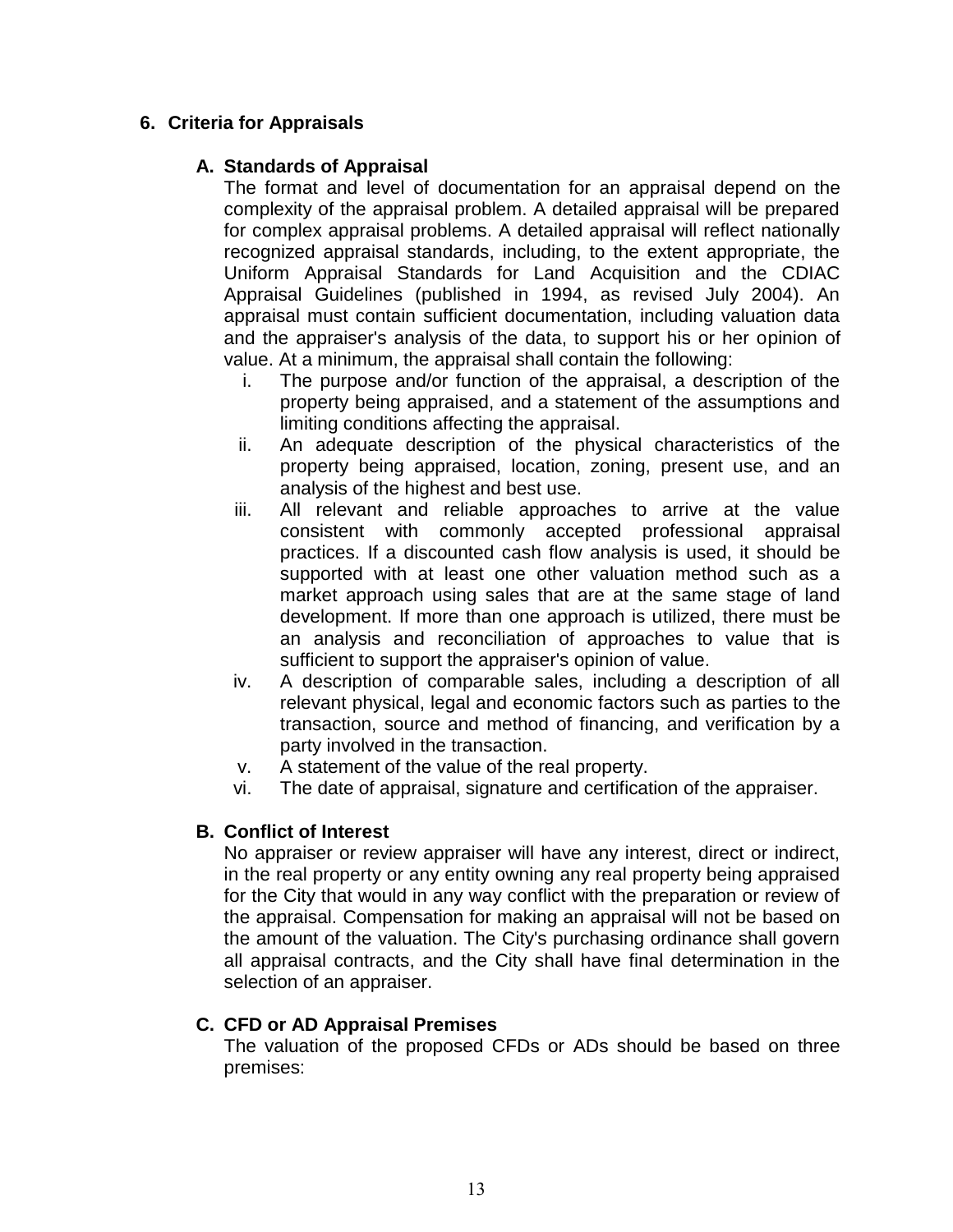**Raw Land Value – (Premise #1):** The total land within the project is valued "as-is".

- i. With any existing infrastructure.
- ii. Without proposed infrastructure being financed.
- iii. With existing parcel configuration.
- iv. Considering planned densities allowed by the specific site plan of the project.

**Project Build-out Value – (Premise #2)**: The total land within the project is valued under projected conditions.

- i. With proposed infrastructure being financed completed.
- ii. At the planned densities allowed by the specific plan.
- iii. Land development is at the stage of being marketed to merchant builders or tentative tract maps ready to be filed.

This is a projected value based on the project plans predicated on the market conditions continuing as projected.

**Bulk Land Value – (Premise #3)**: The total land within the project is valued under projected conditions.

- i. With proposed infrastructure being financed completed.
- ii. With existing parcel configurations.
- iii. Considering planned densities allowed by the specific plan of the project.

This premise should consider a discounted or quick sale valuation considering time, cost and the possibility of a per unit value based on the total size of the project.

### <span id="page-14-0"></span>**7. Prepayment of Special Tax Obligations**

In order to accommodate property owner requests, the following sets forth the policies of the City and the procedures to be followed with respect to the prepayment of special tax obligations for property within CFD's or AD's. This policy applies to all CFD's or AD's of the City of Elk Grove formed for the purposes of financing Capital Improvements. The City may allow an owner of a parcel within a CFD or AD ("Parcel") to prepay and satisfy the special tax or assessment obligation of the Parcel if the Finance Director determines that such prepayment will not jeopardize the City's ability to levy and collect sufficient special taxes or assessments in any fiscal year to pay required debt service on the outstanding bonds of the CFD or AD.

### **A. Subdivision Required**

Prepayments of special tax obligations will be allowed only for Parcels which are within tracts for which final subdivision maps in accordance with the Subdivision Map Act (Government Code section 66410, et seq.) and, if applicable, condominium plans have been recorded.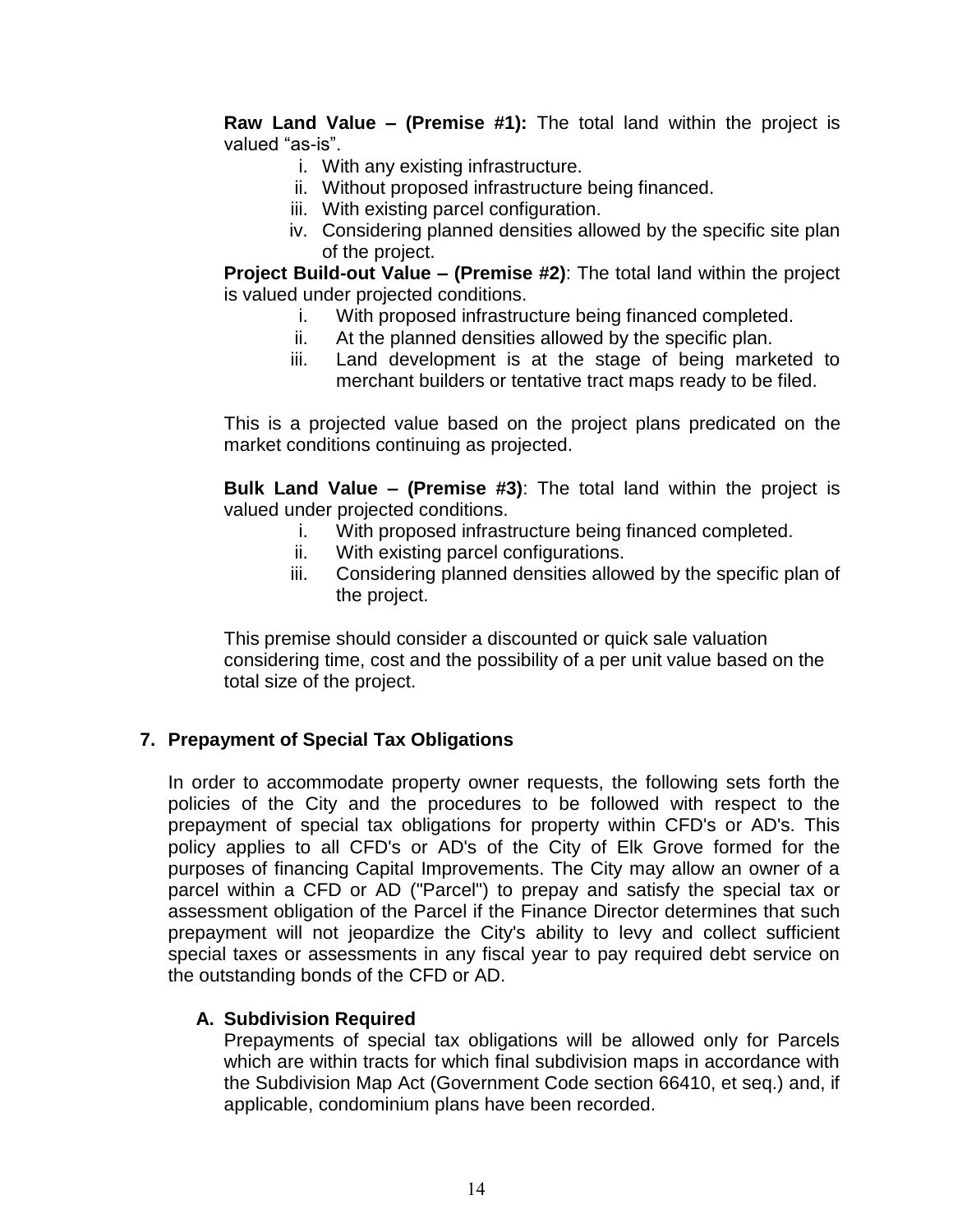#### **B. Full Payment Required**

Only prepayments that satisfy the entire remaining special tax obligation of the Parcel will be allowed. Partial payments will not be accepted.

#### **C. Written Request and Deposit**

The owner of the Parcel requesting determination of the prepayment amount necessary to fully satisfy the special tax obligation for the Parcel must submit a written request to the Finance Department. Such written requests must be accompanied by a deposit in an amount determined by the Finance Director based on estimated costs which will be incurred by the City, including City Staff time and fees and costs of the City's special tax consultant, in making such determination

#### **D. Determination of Prepayment Amount**

The prepayment amount shall be determined as follows:

- i. The Prepayment Amount shall be determined on the basis of the total of the amounts of the special taxes or assessments that would be levied on the Parcel at the applicable maximum annual special tax or assessment rate or amount for the Parcel, in accordance with the methodology for levying and apportioning the special taxes or assessments which is applicable to the CFD or AD (the "Maximum Annual Tax"), in all remaining fiscal years, beginning with the fiscal year in which the determination is made and ending with the fiscal year in which the last payment of debt service on the outstanding bonds are to occur.
- ii. If the determination is made prior to the September 1st preceding the first optional redemption date for the outstanding bonds of the CFD the Prepayment Amount shall be calculated on the basis of the total amount of the special taxes or assessments that would be levied, based on the Maximum Annual Tax, in the fiscal years, beginning with the fiscal year in which the determination is made, which end prior to the first optional redemption date at a rate of interest equal to the rate on 90-day Treasury Bills in effect at the time of the calculation. The amount determined pursuant to this paragraph (the "Pre-Redemption Amount") shall be used to pay debt service on the bonds through the first optional redemption date.
- iii. There shall be added to the Pre-Redemption Amount an amount equal to the present value of the total amount of the special taxes or assessments which would be levied, based on the Maximum Annual Tax, in the fiscal years beginning with the fiscal year in which the first optional redemption date occurs and ending with the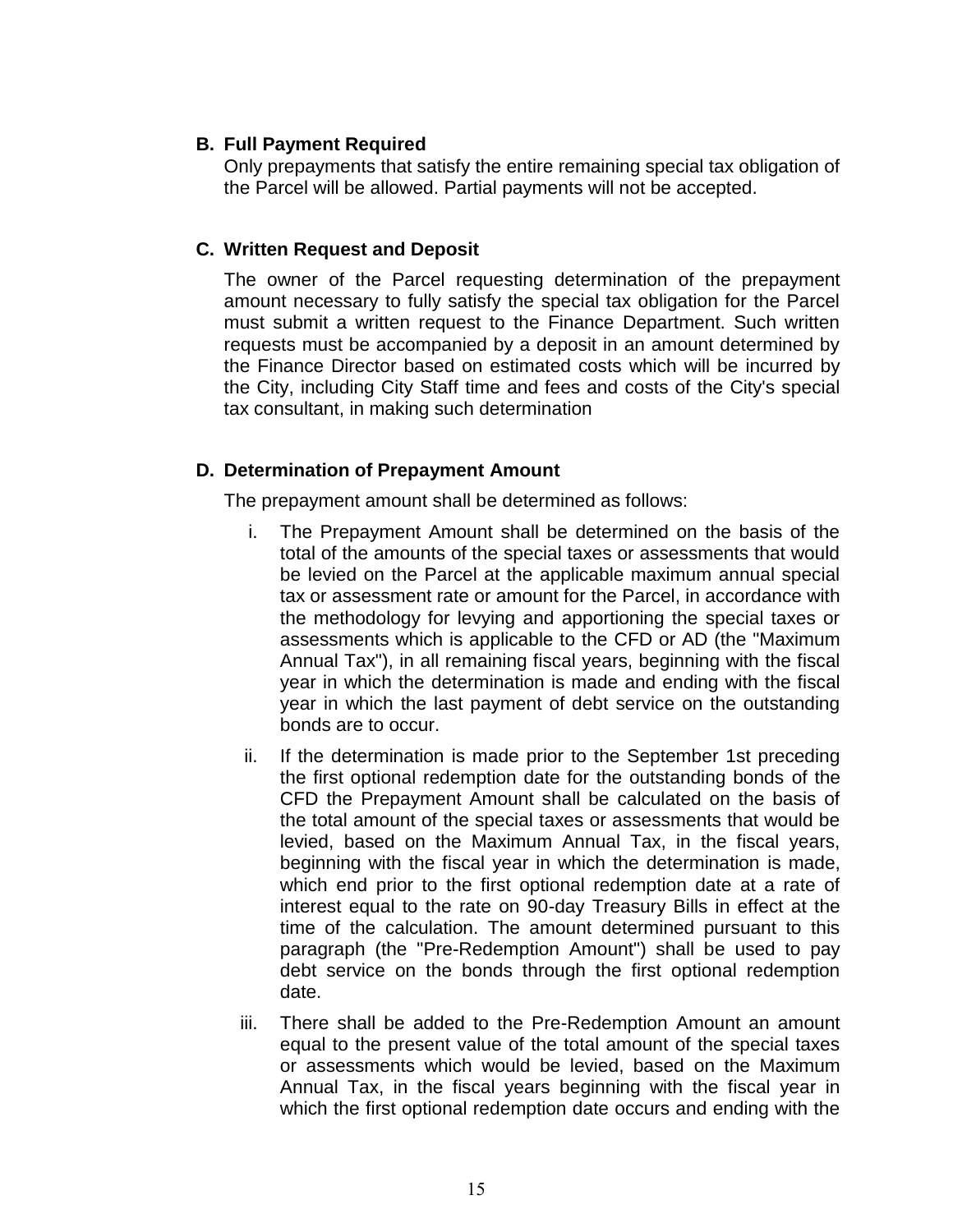fiscal year in which the last payment of debt service on the bonds is to occur (the "Redemption Amount"). The Redemption Amount shall be used for the call and redemption of outstanding bonds on the first optional redemption date.

- iv. There shall also be added to the Pre-Redemption Amount and the Redemption Amount an amount determined by multiplying the Redemption Amount by the applicable redemption premium for the outstanding bonds of the CFD (the "Premium Amount").
- v. There shall be deducted from the Pre-Redemption Amount, the Redemption Amount, and the Premium Amount an amount transferred from the CFD's Bond Reserve Fund (the "Bond Reserve Amount"). The Bond Reserve Amount to be deducted shall be determined by multiplying the CFD's Reserve Fund Requirement by the percentage which the Redemption Amount is of the total amount of bonds outstanding at the time the determination is made. The Bond Reserve Amount may be reduced by a proportionate share of the amount necessary to maintain the CFD's Reserve Fund Requirement. The Reserve Fund Requirement is the least of (i) 10% of the original proceeds of the bonds, (ii) Maximum Annual Debt Service for the remaining bond obligation, or (iii) 125% percent of the average annual debt service on the remaining bond obligation.
- vi. The net redemption amount shall be the total of the Redemption Amount and the Premium Amount, less the Bond Reserve Amount plus interest thereon at the rate of interest on 90-day Treasury Bills in effect at the time of the calculation (the "Net Redemption Amount").
- vii. If the determination is made before the September 1st of any fiscal year preceding the first optional redemption date for the bonds, the Prepayment Amount shall be the total of the Pre-Redemption Amount and the Net Redemption Amount
- viii. If the determination is made after September 1st of any fiscal year, there shall be deducted from the Prepayment Amount the amount of the special taxes or assessments that have been levied on the Parcel in the then current fiscal year. The prepayment will not be considered final until the property owner pays in full the current fiscal year levy on the property tax rolls and all prior fiscal year levies.

After a CFD has reached build-out with no remaining property classified as "undeveloped" for a period of five years, the Maximum Annual Tax shall be replaced in the calculation for the "Prepayment Amount" with an average of the percent of Maximum Annual Tax levied for the most recent five year period.